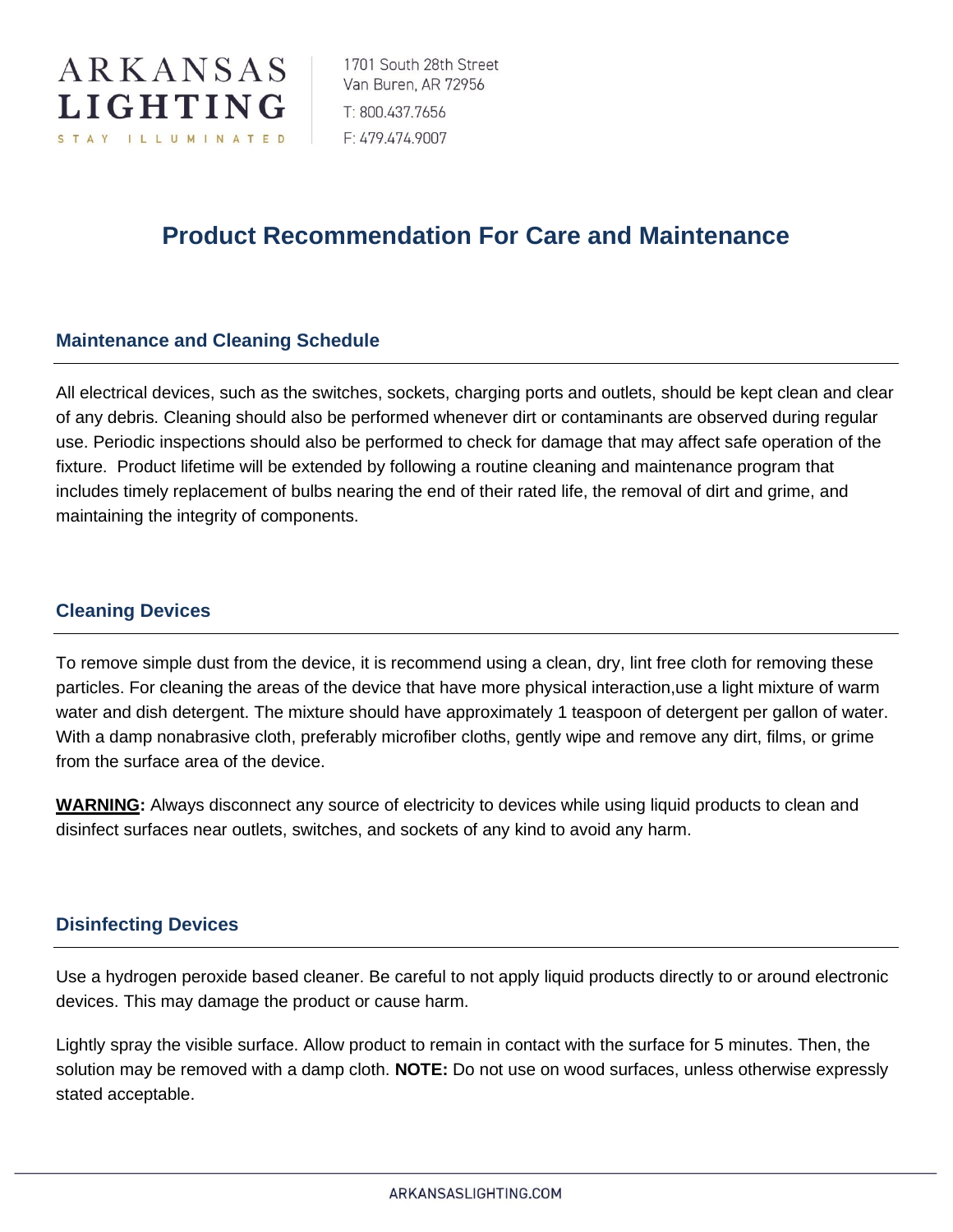**NOTE:** When using any chemical product on an Arkansas Lighting device, consult the product manufacturer's guidelines for use and instructions on acceptable and unacceptable surfaces. If unsure or concerned about a cleaning product, apply a small amount to an inconspicuous area of the device before applying to the whole or multiple devices.

Any chemical product may degrade the quality of the surface finish. Powder coated surfaces are the most durable, other painted or plated surfaces require extra care to avoid permanently damaging the finish over time.

For further information and instructions, consult the CDC and the EPA.

# **Cleaning Shades**

Caution should always be taken when handling lamp shades to prevent damage and dirt accumulation. Solvent based cleaners should not be used.

A soft clean dry cloth can be used to gently dust off the lamp shade on a regular basis. A damp cloth can be used for light dirt. For heavier concentrations of dirt, a white HI-Polymer eraser can be used to lightly rub off the dirt.

## **The Value of Lighting System Maintenance**

When employees and customers complain about poor lighting, facilities managers often attempt to resolve the problem by installing larger bulbs, adding new lamps, or reinstalling bulbs or fixtures previously removed to conserve energy. These attempts are high-cost, stopgap approaches. A more efficient, lower-cost solution to lighting problems is to implement a regular program to clean and maintain lighting equipment. If a proper cleaning and maintenance program is part of a property's overall operating plans, lighting designers can reduce the initial illumination requirements, leading to significant energy savings over the life of the facility.

> The following information was taken from a website entitled KCPL Smart Lighting pages, [http://lighting.bki.com/,](http://lighting.bki.com/) with editing appropriate to the hospitality industry.